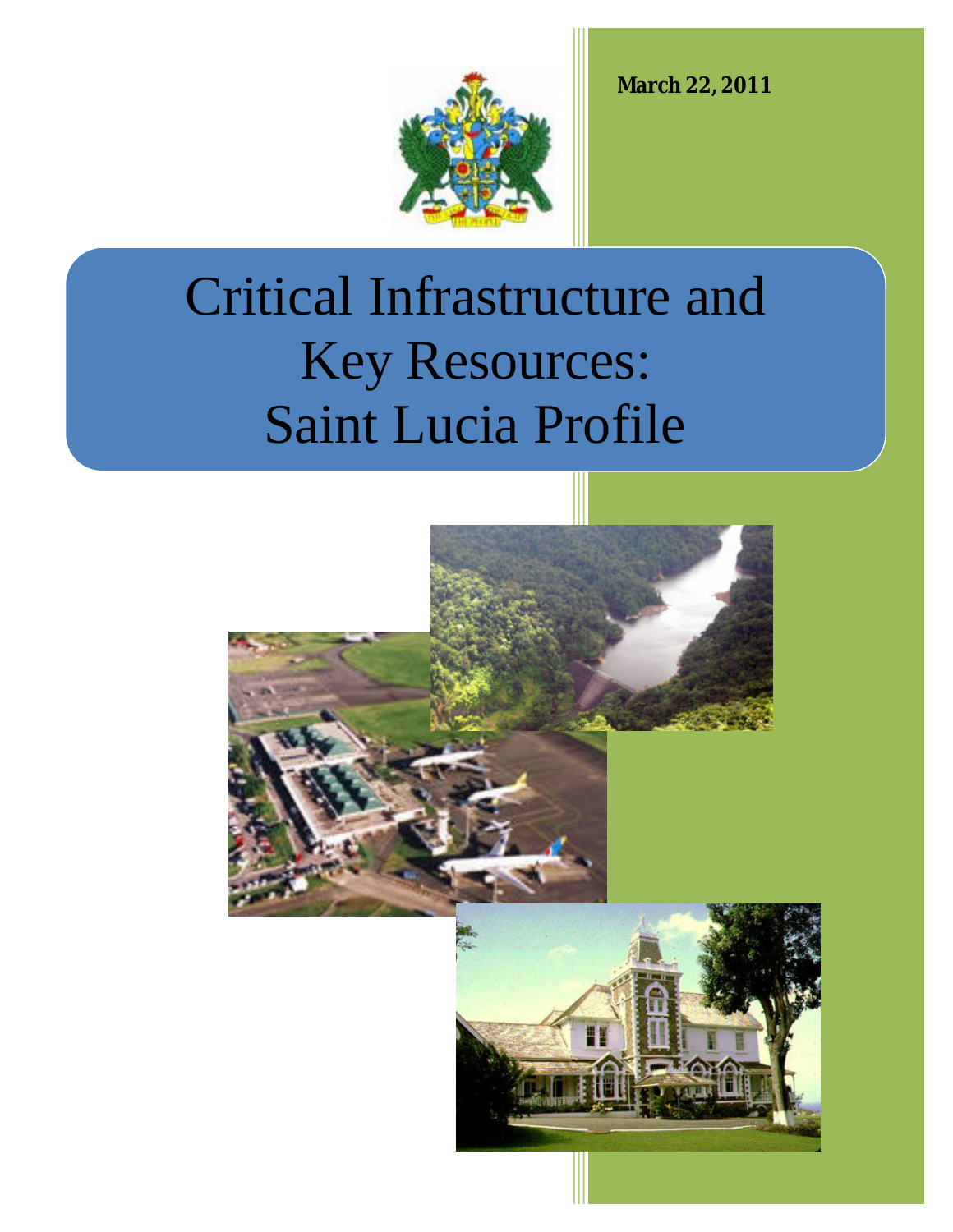## Table of Contents

Coverpage: John Compton Dam | Hewanorra International Airport | Residence of the Governor General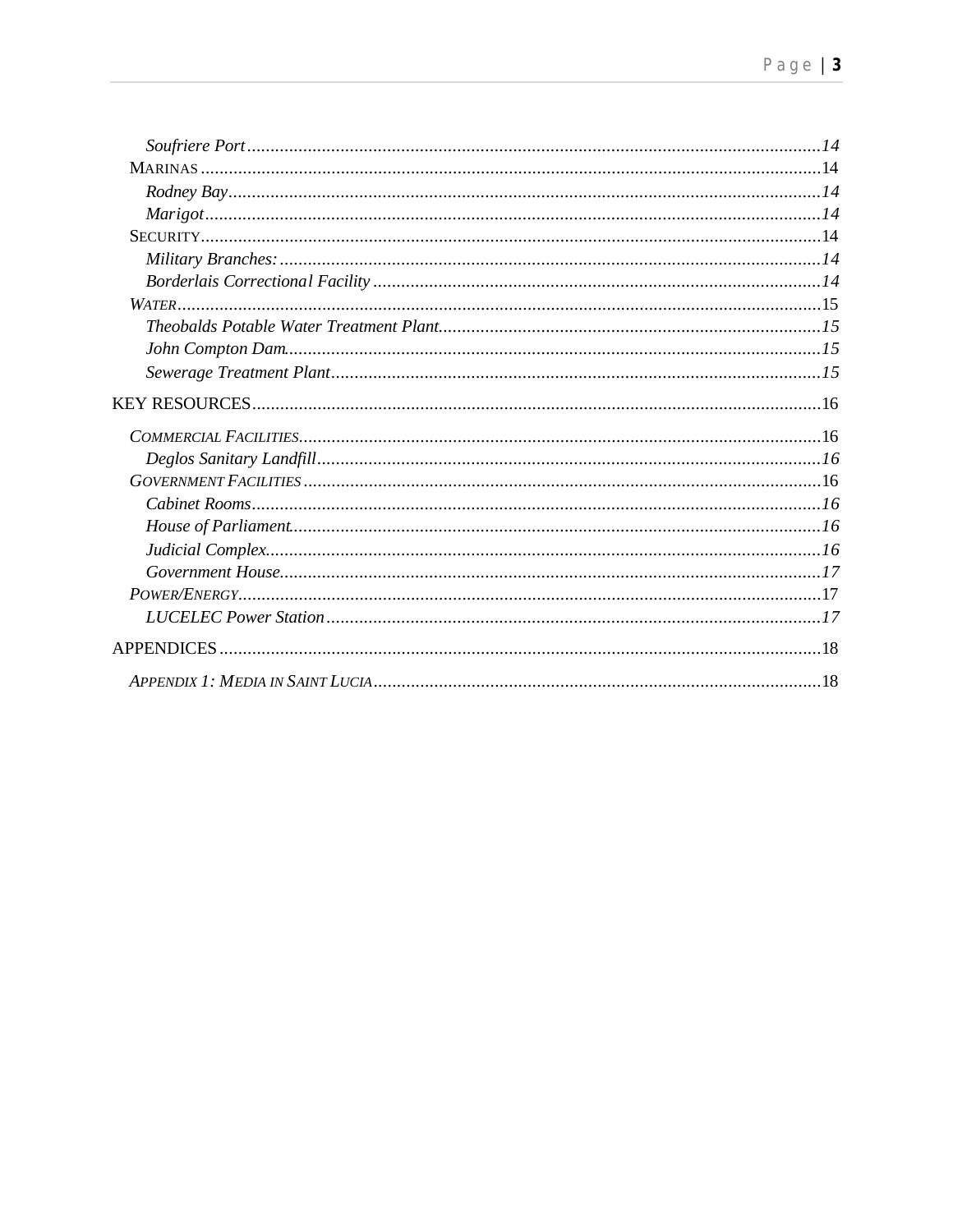

**Transportation** 

**Telecommunications** 

**Security** 

*the production of essential goods and services, inter-connectedness and operability, public safety and security that contribute to a strong national defense and thriving economy,*

*Key Resources – facilities, sites and groups of organized people whose destruction could cause large scale injury, death or destruction of property and/or profoundly damage national prestige and confidence.*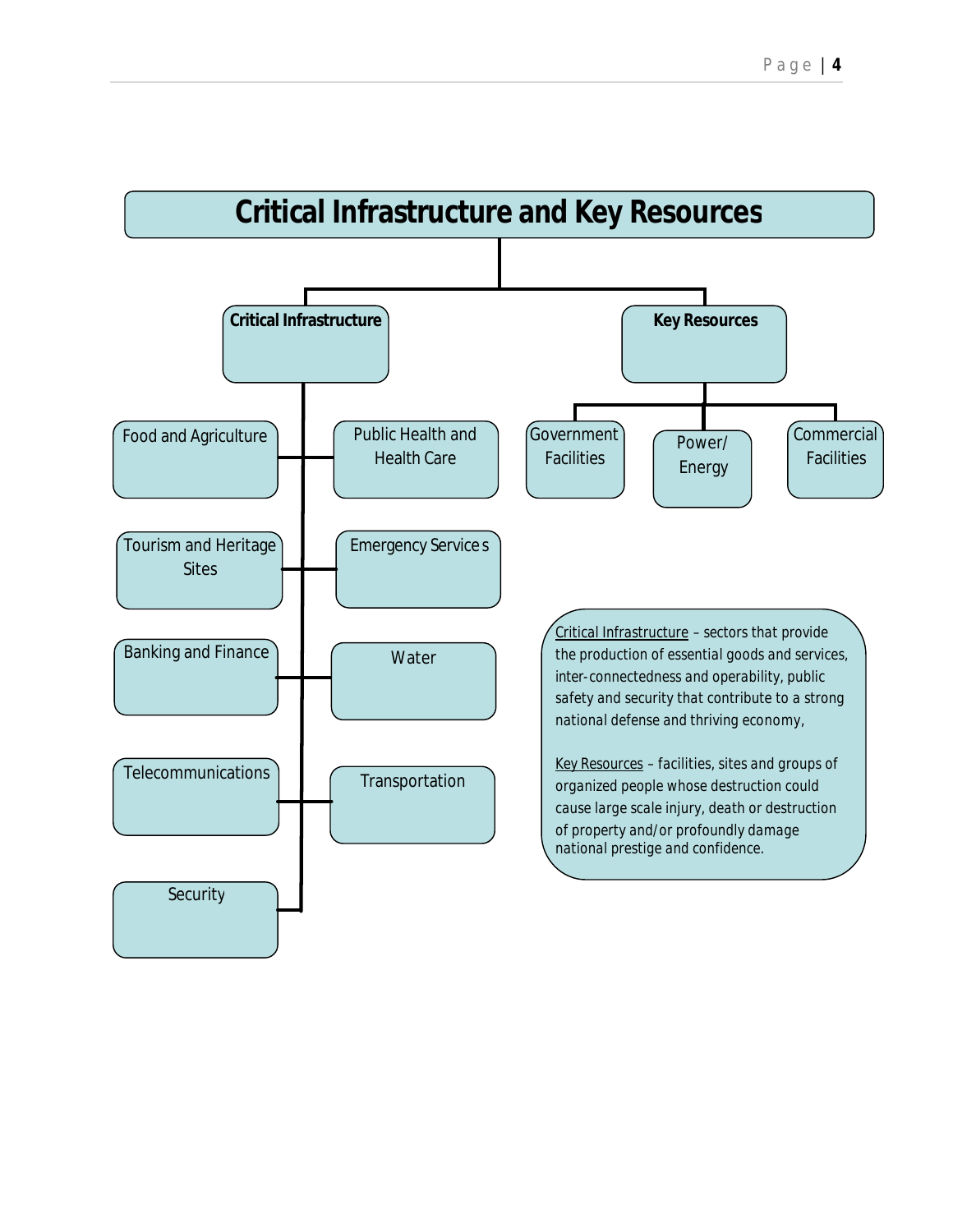## Introduction

Protecting and ensuring the continuity of the critical infrastructure and key resources (CIKR) of Saint Lucia is essential to the Nation's security, public health and safety, economic vitality, and way of life. CIKR includes systems and assets, whether physical or virtual, so vital to the Country that the incapacitation or destruction of such systems and assets would have a debilitating impact on national security, national economic security, public health or safety, or any combination of those matters. Manmade or natural disasters could significantly disrupt the functioning of government and business alike and produce cascading effects far beyond the affected CIKR and physical location of the incident. Direct and indirect impacts could result in large-scale human casualties, property destruction, economic disruption, and mission failure, and also significantly damage national morale and public confidence.

## **Profile**

## **Geography:**

Saint Lucia is a typical Windward Island formation of volcanic rock that came into existence long after much of the region had already been formed.

Dominated by high peaks and rain forests in the interior, the 616- square-kilometer island is known for the twin peaks of Gros Piton and Petit Piton on the southwestern coast, its soft sandy beaches, and its magnificent natural harbors. Mount Gimie, the highest peak, is located in the central mountain range and rises to 958 meters above sea level, a contrast that is also evident in the abrupt climatic transition from coastal to inland areas. The steep terrain also accentuates the many rivers that flow from central Saint Lucia to the Caribbean. Fertile land holdings, which support banana farming, are scattered throughout the island.

Saint Lucia has a tropical, humid climate moderated by northeast trade winds that allow for pleasant year-round conditions. Mean annual temperatures range from  $26^{\circ}$  C to  $32^{\circ}$  C at sea level and drop to an average of  $13^{\circ}$  C in the mountain peaks. The abundant annual rainfall accumulates to approximately 200 centimeters, with most precipitation occurring during the June to December wet season. Hurricanes are the most severe climatic disturbance in this area and have been known to cause extensive damage.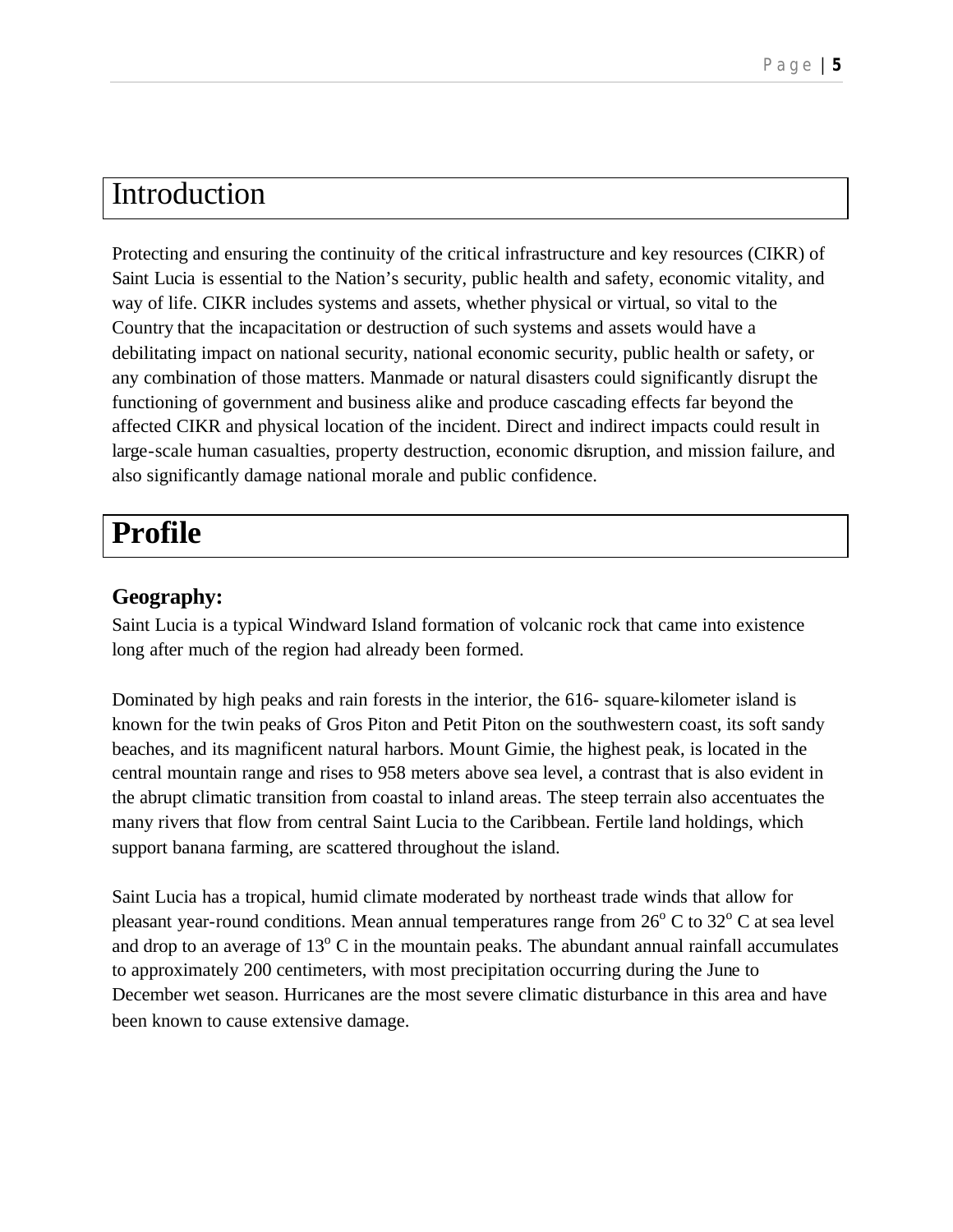## **Population:**

160,922 (July 2010 est.)

## **Religions:**

Roman Catholic 67.5%, Seventh Day Adventist 8.5%, Pentecostal 5.7%, Rastafarian 2.1%, Anglican 2%, Evangelical 2%, other Christian 5.1%, other 1.1%, unspecified 1.5%, none 4.5% (2001 census)

## **Languages:**

English (official), French patois

## **Critical Infrastructure**

Critical Infrastructure – sectors that provide the produc tion of essential goods and services, inter-connectedness and operability, public safety and security that contribute to a strong national defense and thriving economy,

## *Banking and Finance*

Exchange: US\$1.00 = EC\$2.70

#### Eastern Caribbean Central Bank

The Eastern Caribbean Central Bank was established in October 1983. It is the Monetary Authority for eight island economies including Saint Lucia

## Commercial Banks

- Bank of Saint Lucia [BOSL] 1<sup>st</sup> Caribbean Bank
- $\bullet$  1<sup>st</sup> National Bank
- Royal Bank of Trinidad and Tobago [RBTT] Royal Bank of Canada [RBC]
- Credit Unions

## Special Agencies

- Saint Lucia Development Bank [SLDB]
- FICS
- Fast Cash
- BelFund
- MicroFin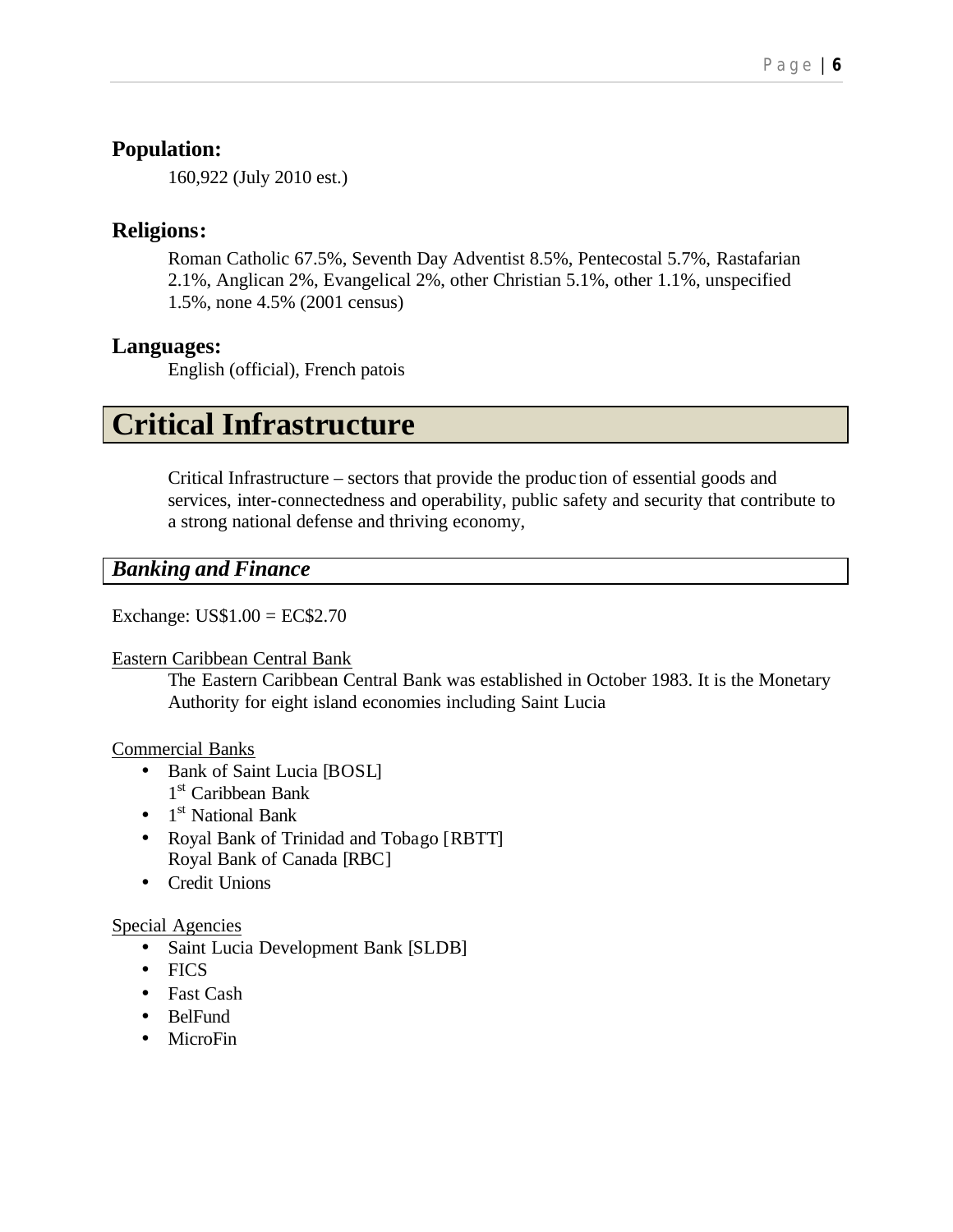#### Offshore Banking

Is regulated by the Financial Services Supervision Unit of Saint Lucia and the Eastern Caribbean Central Bank. Offshore Banks are expected to conduct business in accordance with internationally recognized principles of banking.

There are four main business time zones that have to be mentioned if talking about offshore banking sector:

- 1. Europe
- 2. Caribbean/Latin America which includes Saint Lucia
- 3. The Persian Gulf states
- 4. The Asian Pacific region

## *Emergency Services*

## *Fire Service*

• Headquarters in Castries

Gros Islet Fire Station (GIFS) Fire Service Head Quarters (FSHQ) Dennery Fire Station (DFS) Micoud Fire Station (MFS) Vieux Fort Fire Station (VFFS) Soufiere Fire Station (SFS)

## *Ambulance Service*

- There is no central coordination of the Ambulance Service in Saint Lucia. However the Government's Ambulance is coordinated by the Saint Lucia Fire Service.
- A number of Communities have an Ambulance located for local use.

## *Food and Agriculture<sup>1</sup>*

l

Agriculture continues to be a critical sector for St Lucia although its contribution to GDP has been steadily declining over the last 10 years. The sector contributed approximately 5.1% to GDP in 2004. The country is a net-food importing country, with a growing trade deficit in its food bill over the last 10 years. Despite its contraction over the years, banana production remains central to the sector, occupying 48% of the cultivated land and accounting for 41.4% of gross agricultural output. Other important crops include coconut, cocoa, vegetables and herbs, other fruit and tree crops and cut flowers. Although the livestock sector is small and dominated by the poultry and pork sub-sectors, it continues to experience some growth.

<sup>&</sup>lt;sup>1</sup>http://www.caricom.org/jsp/community/donor\_conference\_agriculture/agri\_profile\_st\_lucia.jsp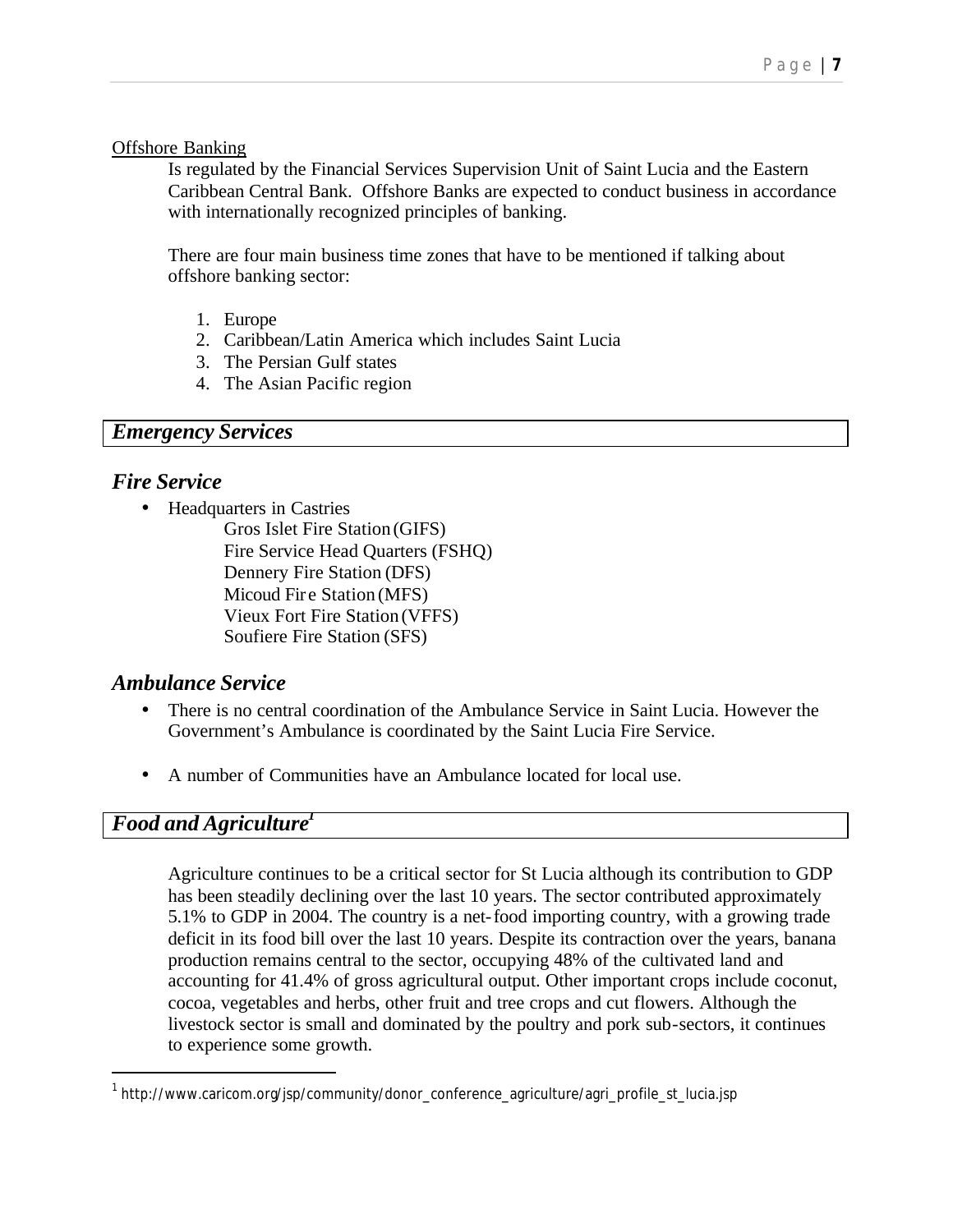## *Public Health and Health Care*

34 health centers 1Polyclinic 4 Hospitals [3 Government and 1 Private]

#### *Victoria Hospital*

- $\bullet$  150 Beds
- The emergency room of Victoria Hospital consists of a resuscitation chamber and six intensive care beds.
- $\bullet$  X-ray,
- Dialysis
- diagnostic lab

### *Saint Jude's Hospital*

• Dialysis

### *Soufriere Hospital*

• 26 beds, community hospital, accepts overnight stays for relatively minor health problems.

### *Tapion Hospital [Private]*

- 22 beds
- Pacemaker/Defibrillator
- Laboratory Service
- Radiology (including CT scanning, color Doppler and MRI Machines)
- Nuclear Medicine
- Laparoscopic Surgery
- Executive medicine package
- Hyperbaric Chamber
- Sleep Lab
- Dialysis
- no MRI available.

## *Gros Islet Polyclinic*

Primary health care services, including ambulance, dental, radiology, and pharmaceutical.

Open Daily 8 a.m. to 4:30 p.m.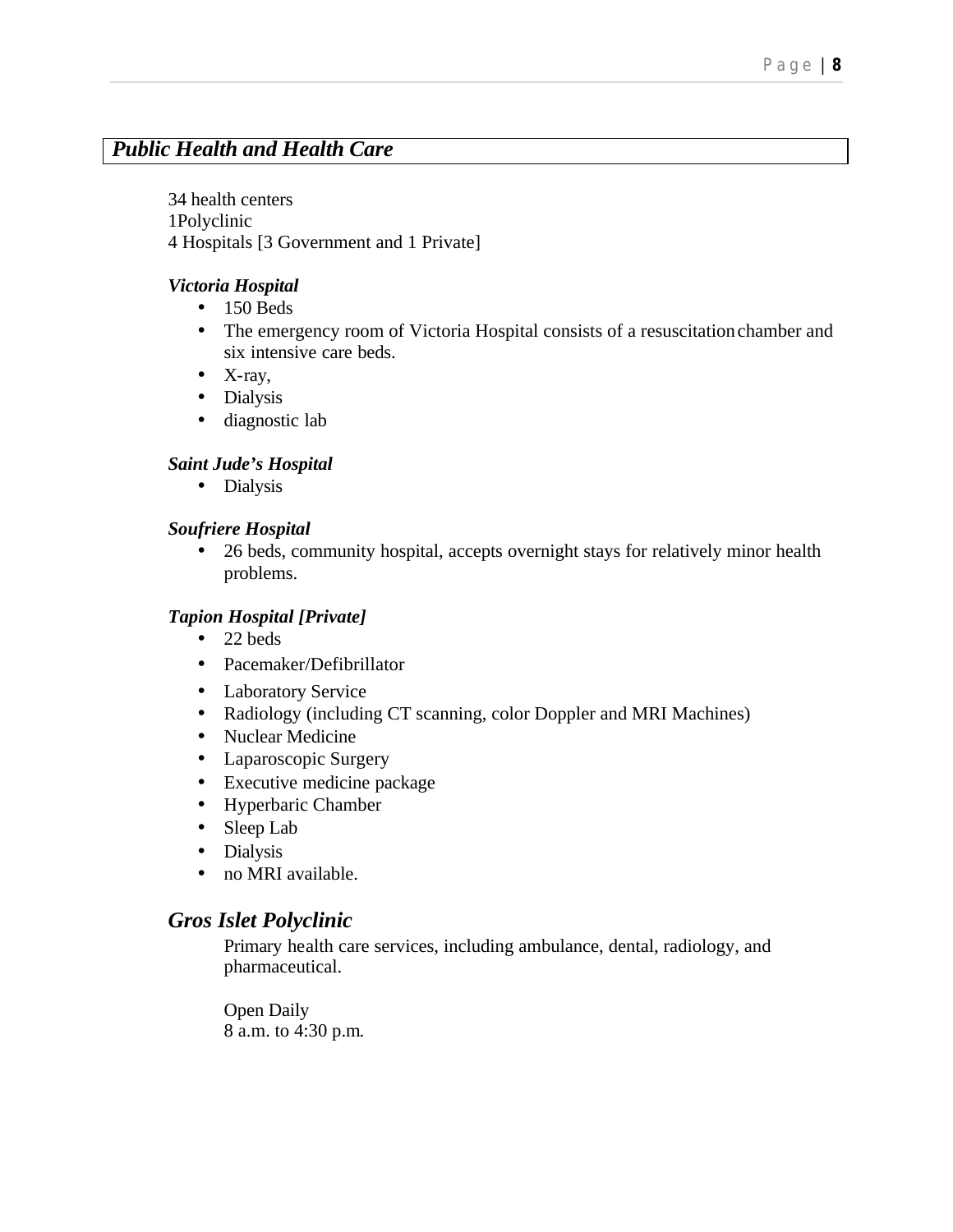## *Telecoms*

#### *Telephones*

main lines in use:

41,000 (2009)

mobile cellular:

176,000 (2009)

#### *Telephone system:*

*general assessment:* adequate system *domestic:* system is automatically switched

*international:* country code - 1-758; the East Caribbean Fiber Optic System (ECFS) and Southern Caribbean fiber optic system (SCF) submarine cables, along with Intelsat from Martinique, carry calls internationally; direct microwave radio relay link with Martinique and Saint Vincent and the Grenadines; tropospheric scatter to Barbados

#### *Broadcast media:*

10 privately-owned television stations; 1 public television station operating on a cable network; multi-channel cable TV service is obtainable; a mix of state-owned and privately-owned broadcasters operate nearly 25 radio stations including repeater transmission stations (2007) See Appendix 1: Medial Houses.

#### *Internet country code:*

.lc

l

## *Tourism and Heritage Sites*

## **Pigeon Island National Landmark<sup>2</sup>**

It is a vivid representation of the cultural and historical monuments of international, civil, military and marine cross currents, characteristic of West Indian historical change.

44 acre island reserve, off the North West, was originally surrounded by water but was joined to the mainland by a man-made causeway in 1972.

Pigeon Island National Landmark has a number of heritage attractions and amenities which include:

 $^{\rm 2}$  PINL cited at http://www.slunatrust.org/pigeon\_island.php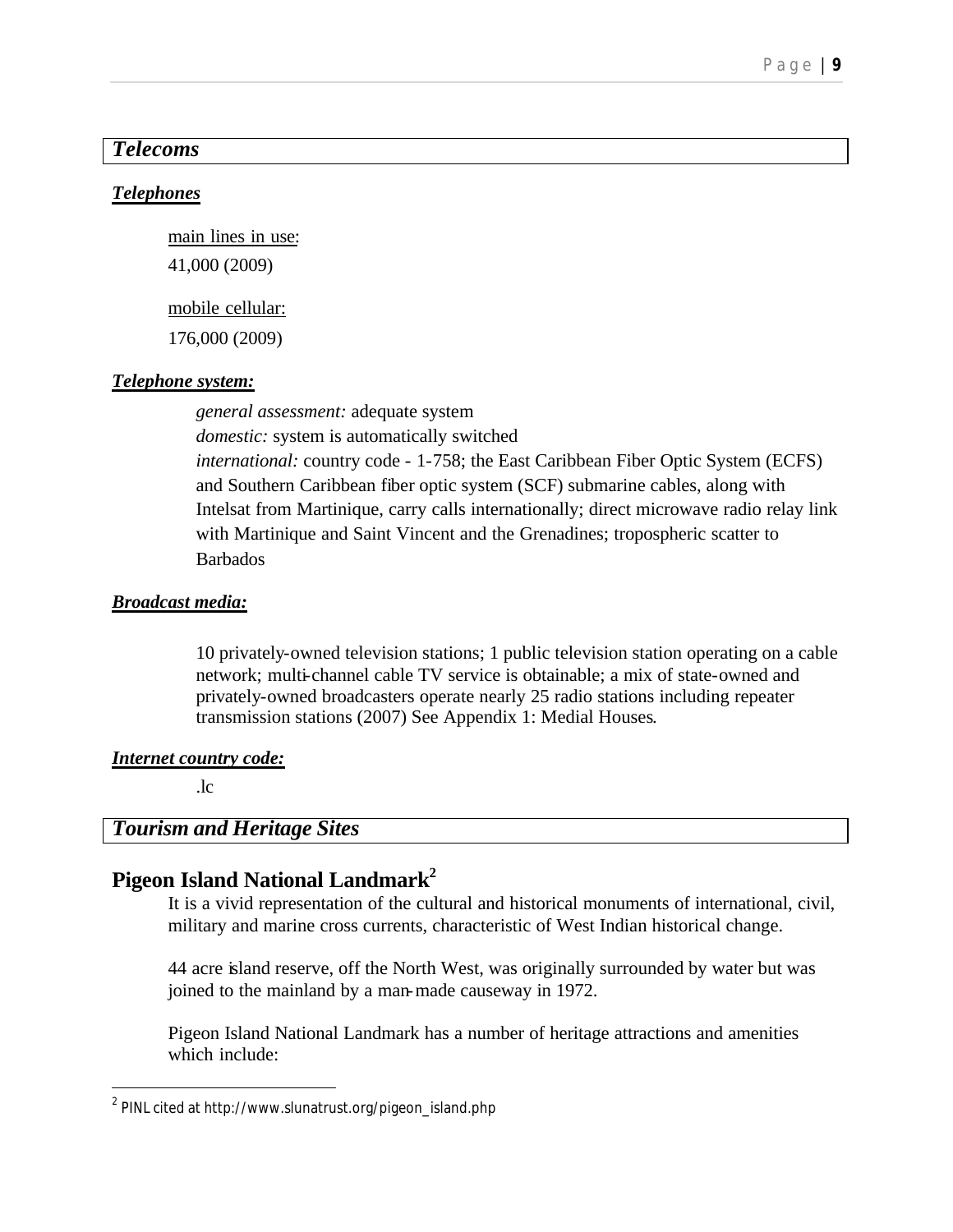- 1. Ruins of military buildings used during the battles between the French and the British for the island of Saint Lucia.
- 2. An Interpretation Centre describing the rich history of the island.
- 3. Two beautiful beaches.
- 4. A restaurant featuring local cuisine.
- 5. A pub and restaurant with a historical theme.
- 6. A lookout point at the top of the Fort which gives a panoramic view of the Northwest coastline.

## **Piton Management Area<sup>3</sup>**

The 2,909-ha site near the town of Soufriere includes the Pitons, two volcanic spires rising side by side from the sea (770 m and 743 m high respectively), linked by the Piton Mitan ridge. The volcanic complex includes a geothermal field with sulphurous fumeroles and hot springs. Coral reefs cover almost 60% of the site's marine area. A survey has revealed 168 species of finfish, 60 species of cnidaria, including corals, eight molluscs, 14 sponges, 11 echinoderms, 15 arthropods and eight annelid worms. The dominant terrestrial vegetation is tropical moist forest grading to subtropical wet forest, with small areas of dry forest and wet elfin woodland on the summits. At least 148 plant species have been recorded on Gros Piton, 97 on Petit Piton and the intervening ridge, among them eight rare tree species. The Gros Piton is home to some 27 bird species (five of them endemic), three indigenous rodents, one opossum, three bats, eight reptiles and three amphibians.

#### *Transport*

#### *Roadways:*

*total:* 1,210 km (2002)

#### *Airports*

l

The Official Ports of Saint Lucia are:

#### **George FL Charles Airport**

Runway Length: **6,200 ft or 1889.76m** Runway Width: **150 ft or 45.72m** Aircraft stands: **4**  Runway directions:**09/27**  Elevation: **20 ft (6.1m)** 

Distance and Direction From City - 3.7 Km (2nm) north of Castries

 $^3$  PMA cited at http://whc.unesco.org/en/list/1161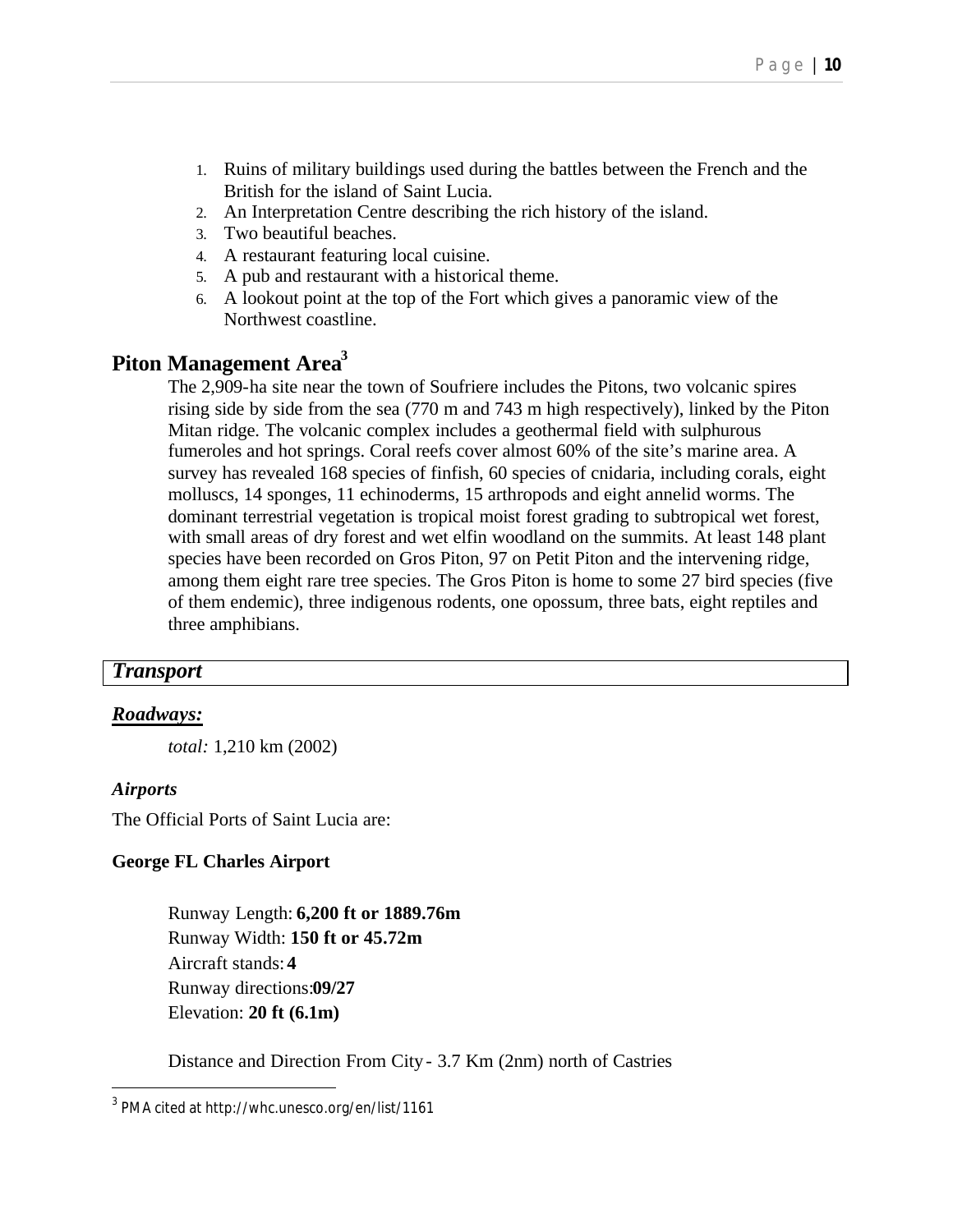Operational Hours **6:00 A.M. - 11:00 P.M.**

Fuel Grades **100 / 130 JET A1, AVGAS**

#### **Hewanorra International Airport**

Airport Code: UVF

**Runway Length:** 9,000 ft or 2743.20m **Runway width:** 150 ft or 45.72m **Aircraft stands:** 5 **Runway directions:**10/28 **Elevation:** 11 ft (3.3m)

#### **Distance and Direction From City:**

3.7 km north of Vieux Fort 56 km south of Castries

**Operational Hours**

6:00 A.M. - 11:00 P.M.

**Elevation** 3.3 Meters (1lft)

#### *Seaports*

**Port Castries**

#### **Berthing Facilities**

#### **General Cargo:**

**Berth #1:** 200 ft Long (60.96m); Depth 18 -20 ft (5.48m – 6.09m) **Berth#2 & 3:** 720 ft Long (219.45m) (continuous); Depth 27 ft (8.23m) **Berth#4:** 498 ft Long (151.79m); Depth 32 ft (9.75m) **Berth#5:** 520 ft Long (158.49m); Depth 32 ft (9.75m) with a RoRo Ramp 48 ft wide (14.63m) **Berth#6:** 448 ft Long (136.55m); Depth 30 ft (9.14m)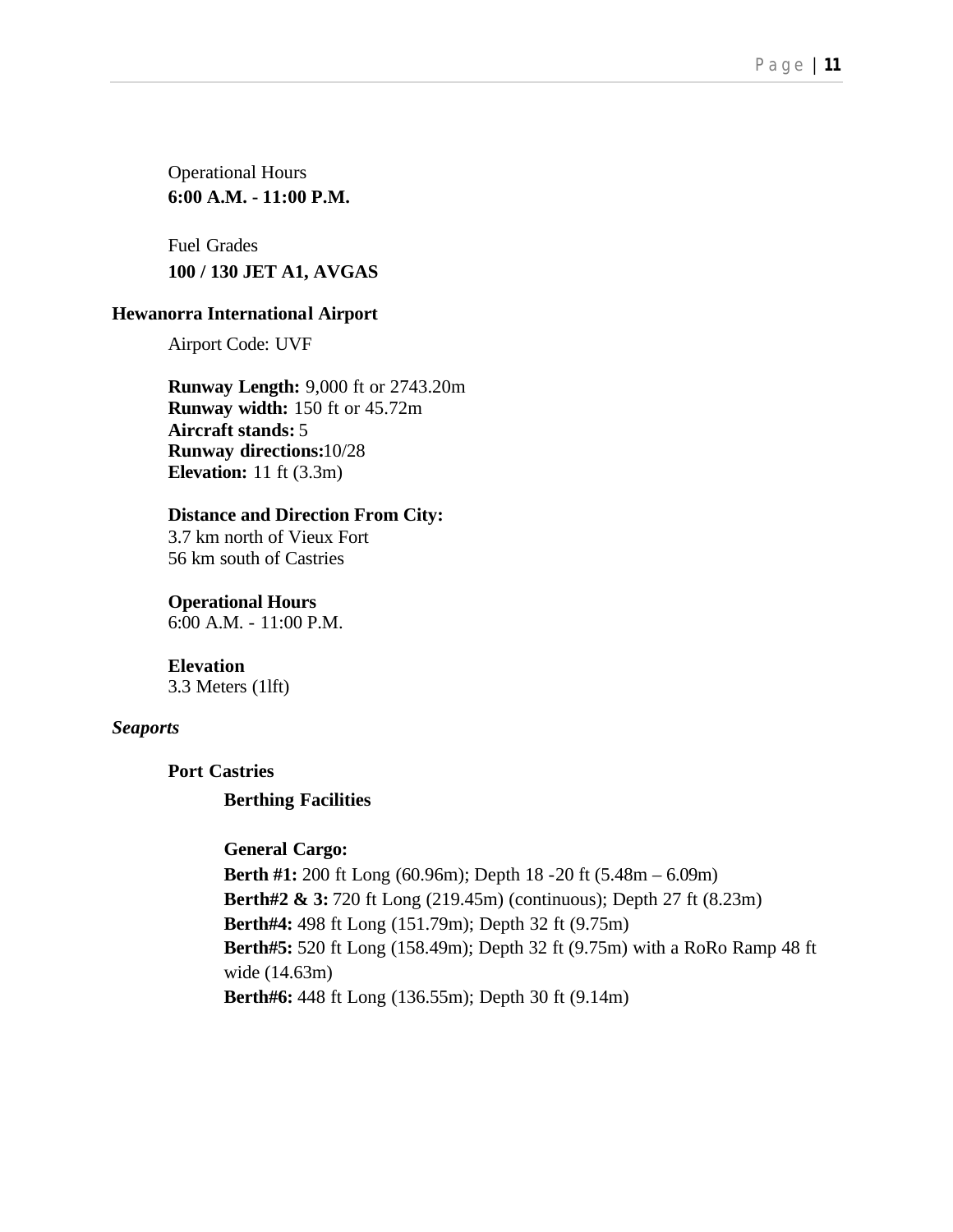#### **Pointe Seraphine**

#### **Cruise Berths:**

P/S #1 400 ft Long (121.92m); Depth 36 ft (10.97m) P/S #2 300 ft Long (91.44m); Depth 34 ft (10.36m) Berth #1 for ships of length 850 - 1000 ft (259.08m – 304.8m) Berth #2 for ships of length 750 - 850 ft (228.6m – 259.08m)

#### **Outer Anchorages**

- 1. While awaiting a pilot, vessels may anchor one mile NW of Vigie Point in a depth of 22m with good holding in rock and sand. No shelters
- 2. 2.5 cables NW of Vigie point in depths of less than 20m with good holding ground in coral and sand. Shelter is provided from the east but there is little swinging room.

#### **Internal Anchorages**

Anchorage with good holding ground but little swinging room, is available inside the harbour for small vessels. Vessels can anchor as convenient, clear fairway and submarine cables close within the harbour entrance.

#### **Tugs**

Two (2) tugs are available: Tug Chale - 100 Ft 1500 horsepower Doggersbank - 56 Ft 1350 "

#### **Stevedoring:**

All stevedoring are performed by SLASPA. Labour is recruited from the Seamens' Union. Normal working hours are from 7:00 a.m. - 4:00 p.m. with overtime work provided on request. No shift systems are in place. Gang(s) are employed for the duration of work on a ship. No work is performed during periods.

#### **Water:**

Portable water is available alongside all Berths. There is an 8" main at Pointe Seraphine. Applicable rates - EC\$40.00 / 1000 gallons.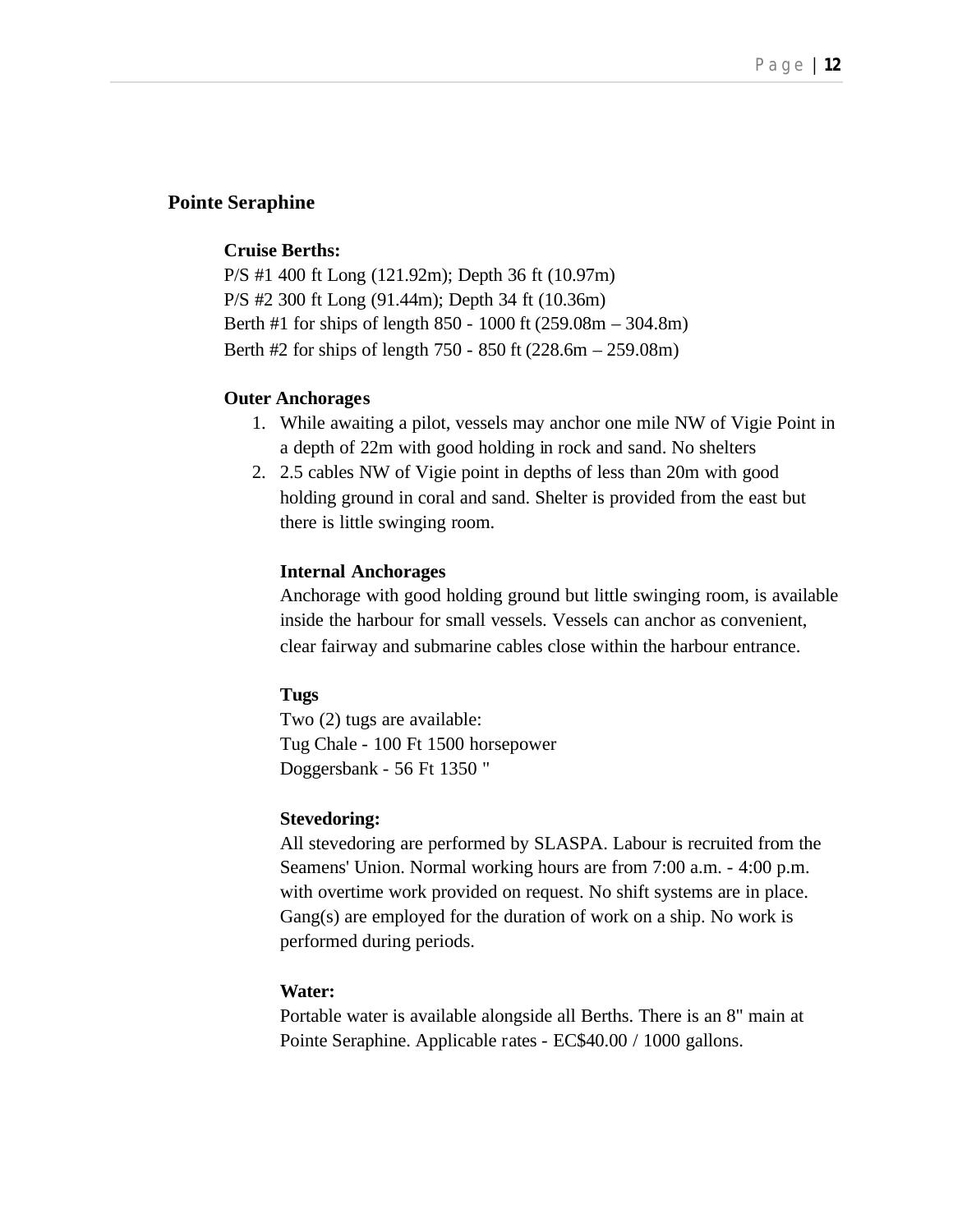#### **Customs:**

Customs clearance is between 8:00 a.m. - 4:00 p.m. Overtime can be requested.

#### **Port Vieux Fort**

#### **Berthing Facilities**

A Finger Pier 500 Ft (163m) long and 50Ft (15m) wide. It can accommodate vessels on either side. The height of the quay from the water level at low tide is 7.5 Ft (2.3m) and at high tide it measures 6.5 Ft (2m). The water depth alongside is 35 Ft (2m).

A Lolo container berth (exclusive of a Ro-Ro ramp) 690 Ft (210m) in length. The height of the quay from the water level at low tide is 8ft. (2.5m) and high tide it measures 7Ft (2m). The depth of the water alongside is 35 Ft. (11m).

#### **Lighting**

High mast high intensity lights provide adequate lighting for the entire facility.

#### **Hours of Operation**

24 Hour Port

#### **Security**

A fully trained Ports Police Force provides twenty four (24) hour security surveillance **Storage Capacity** 633 TEU bottom spaces or 1899 TEU spaces stacking 3 high 40 reefer points 20 - 40 Ft interchange slots

#### **Equipment**

1 mobile harbour crane with automatic spreader. Heavy lift capacity 80 tons.

2 -3 high stacking straddle carriers.

1 terminal tractor.

#### **Pilotage**

Pilotage is compulsory for vessels over 100 GRT. Pilot boards vessels on the Port side for ships entering and on the starboard side for ships leaving.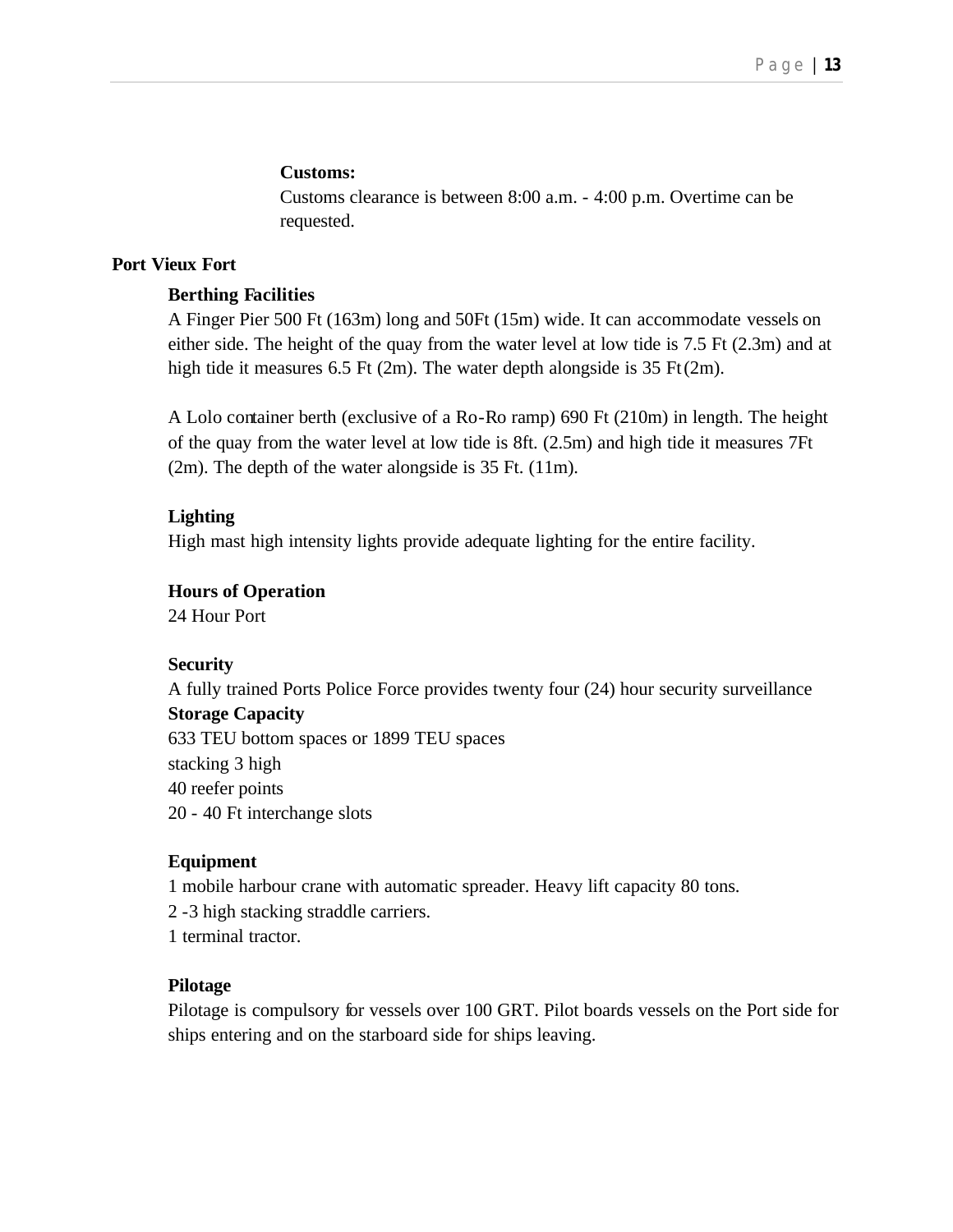Pilots are available during the hours of 0500 - 0900 hours and 1600 - 2000 hours. Pilots are available on request between 0900 - 1600 hours and 2000 - 0500 hours.

#### **Soufriere Port**

While Soufrière itself is an official port of entry, anchorages can also be found at Anse Chastanet, just north of Soufrière Bay, and off the Hummingbird Beach Resort north of Soufrière town.

#### *Marinas*

#### **Rodney Bay**

Rodney Bay is an official port of entry.

Officials insist that yachts entering the harbour come directly to the Customs' dock (if there is no room, anchor east of the Customs buoy). **It is wise not to ignore this directive as a fine could be incurred.**

#### **Marigot**

- o Marigot Harbour is an official port of entry.
- o Marigot Bay, this completely sheltered anchorage with a small marina, this is the anchor point for some chartered boats and catamarans; Also frequently used as a hurricane haven. It lies approximately one mile south of the Hess Oil depot at Cul de Sac Bay.
- o When entering Marigot Harbour, stay to the southern side of the channel. Anchor anywhere in the inner harbour (the holding is fair in soft mud), then make your way to Customs & Immigration.
- o The docks in the south east corner of the bay can accommodate yachts up to a 16ft draft, and have already seen yachts in excess of 160ft LOA using the facilities. Stern-to and alongside berthing available.
- o The docks themselves are managed by The Moorings with 60% of the berths designated specifically for visiting yachts. Rates start at US\$0.62 per foot per day for yachts up to 100ft and US\$1 per foot for yachts over 100ft.
- o Water and electricity [110v / 220v 50 amps] are available.

#### *Security*

#### **Military Branches:**

No regular military forces; Royal Saint Lucia Police Force (includes Special Service Unit and Coast Guard) (2010)

#### **Borderlais Correctional Facility**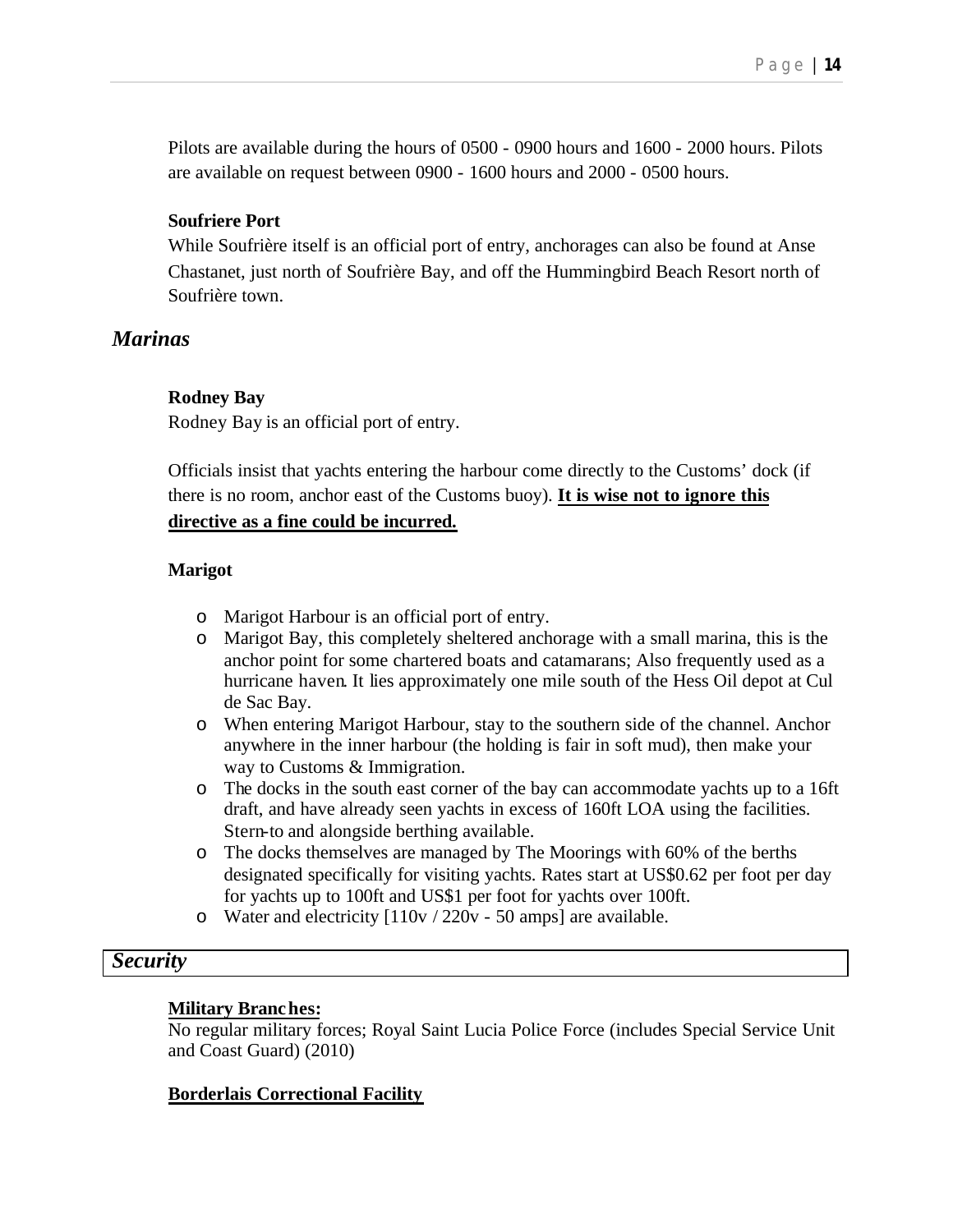Capacity of 500 prisoners

#### *Water*

Available: 20 pumps, of these five will have been installed at the John Compton dam, five at the Vanard pumping station, five at the Theobalds potable water treatment plant, and five at the Morne underground pumping and storage station

#### **Theobalds Potable Water Treatment Plant**

- Located at Ciceron
- Capacity to remove 10 million gallons water from the John Compton Dam at Roseau

#### **John Compton Dam**

- Located at Roseau Valley to the South of Castries.
- The dam is 600ft at its widest point, 5,000 feet in length from the spillway to the upland delta, 130ft in depth at its deepest point and covers an area of 64 acres.
- It has a capacity of 800 million gallons with 500 million gallons considered to be active storage.
- The average raw water production rate is 6.5MGD via 5
- The dam supplies water to the northwest region of Saint Lucia including the capital, Castries.

#### **Sewerage Treatment Plant**

- Located at Beausejour, Gros Islet
- It is the only sewage treatment facility found in Saint Lucia. It was commissioned in 1995
- The facility covers a surface area of 11ha and has a capacity of 70,000  $m^3$ . Its daily wastewater flow is 1,241  $m^3/d$ , domestic wastewater.
- The system consists of waste stabilization ponds including two anaerobic ponds inside 2 facultative ponds in parallel and three maturation ponds in series. Drying beds are used for sludge stabilization and dewatering.
- Some of the effluent is used at a nearby golf course for irrigation purposes. Surplus effluent is disposed of in a ravine leading to a wetland area and coastal region.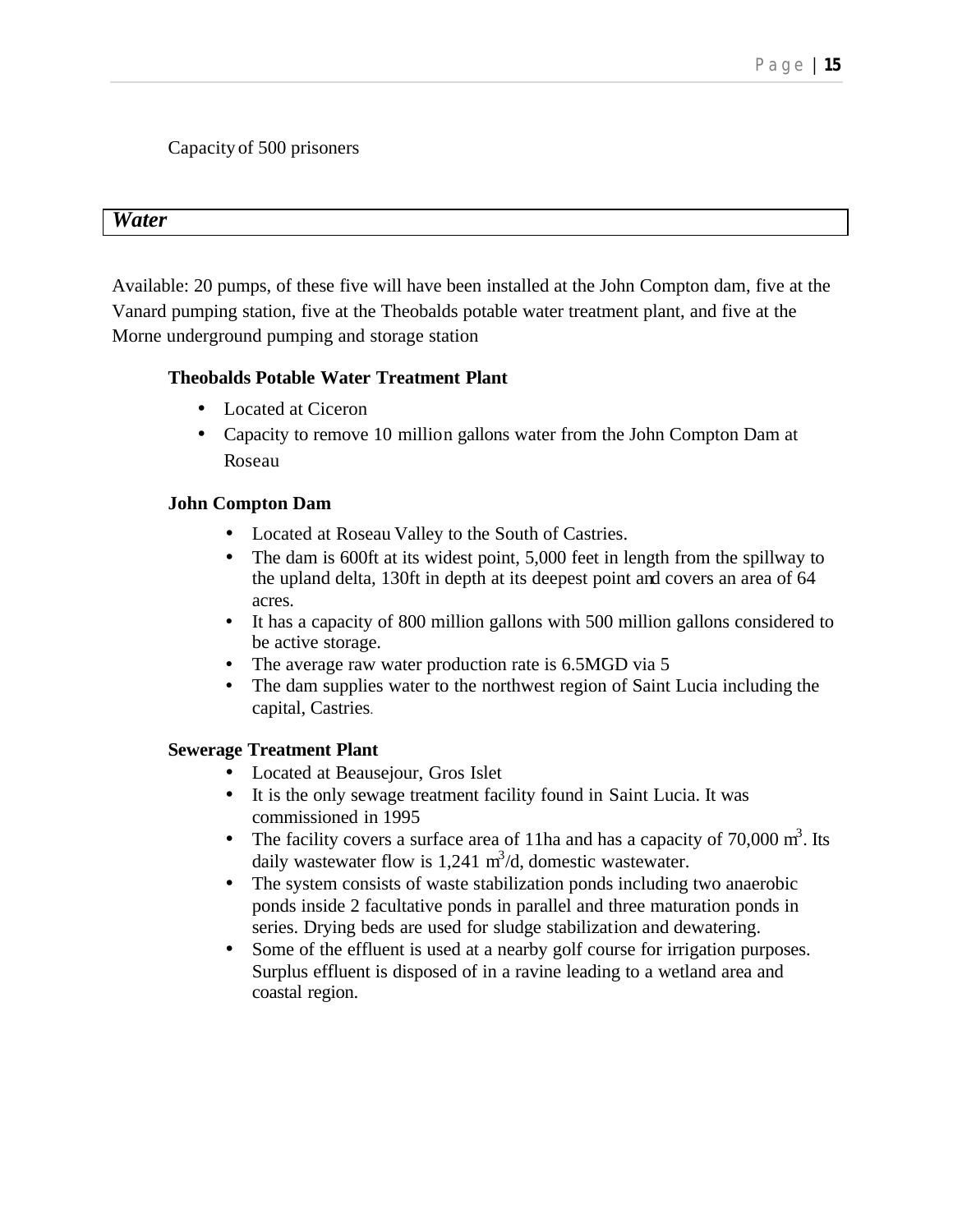## **Key Resources**

Key Resources – facilities, sites and groups of organized people whose destruction could cause large scale injury, death or destruction of property and/or profoundly damage national prestige and confidence.

## *Commercial Facilities*

## *Deglos Sanitary Landfill*<sup>4</sup>

The Deglos Sanitary Landfill is located 3.2km southeast of Castries, in a valley 3.8km to the east of Cul-de-Sac Bay. The site is approximately 10-15m above sea level. The Deglos landfill is equipped with a leachate collection and treatment system to process the landfill leachate prior to discharge into the Cul-de-Sac river. The landfill also has a designated recycle area for waste diversion of glass, plastics, paper and other recyclable materials. In addition, there is a site services area equipped with a Stanton Systems STB75 Wheel Wash System for exiting vehicles. A toe bund (berm) has been constructed at the southern border of the landfill to prevent the migration of solid and liquid contaminants off the site. A steel deck weighbridge is situated at the entrance to the landfill for quantifying the waste and cover material entering the site.

## *Government Facilities*

## *Cabinet Rooms*

- Located at Castries Waterfront
- The Cabinet collectively decides the government's policy and tactical direction.

## *House of Parliament*

- Located in Castries City
- Parliament is the highest Court of the Land. Its procedures are based on the Westminster System.
- Historic Building constructed in 1951 after the 1948 Fire.

## *Judicial Complex*

l

- Located in Castries
- Historic Building constructed in 1951 after the 1948 Fire.

<sup>4</sup> http://www.cehi.org.lc/cwwa\_cef/CEHICON1.pdf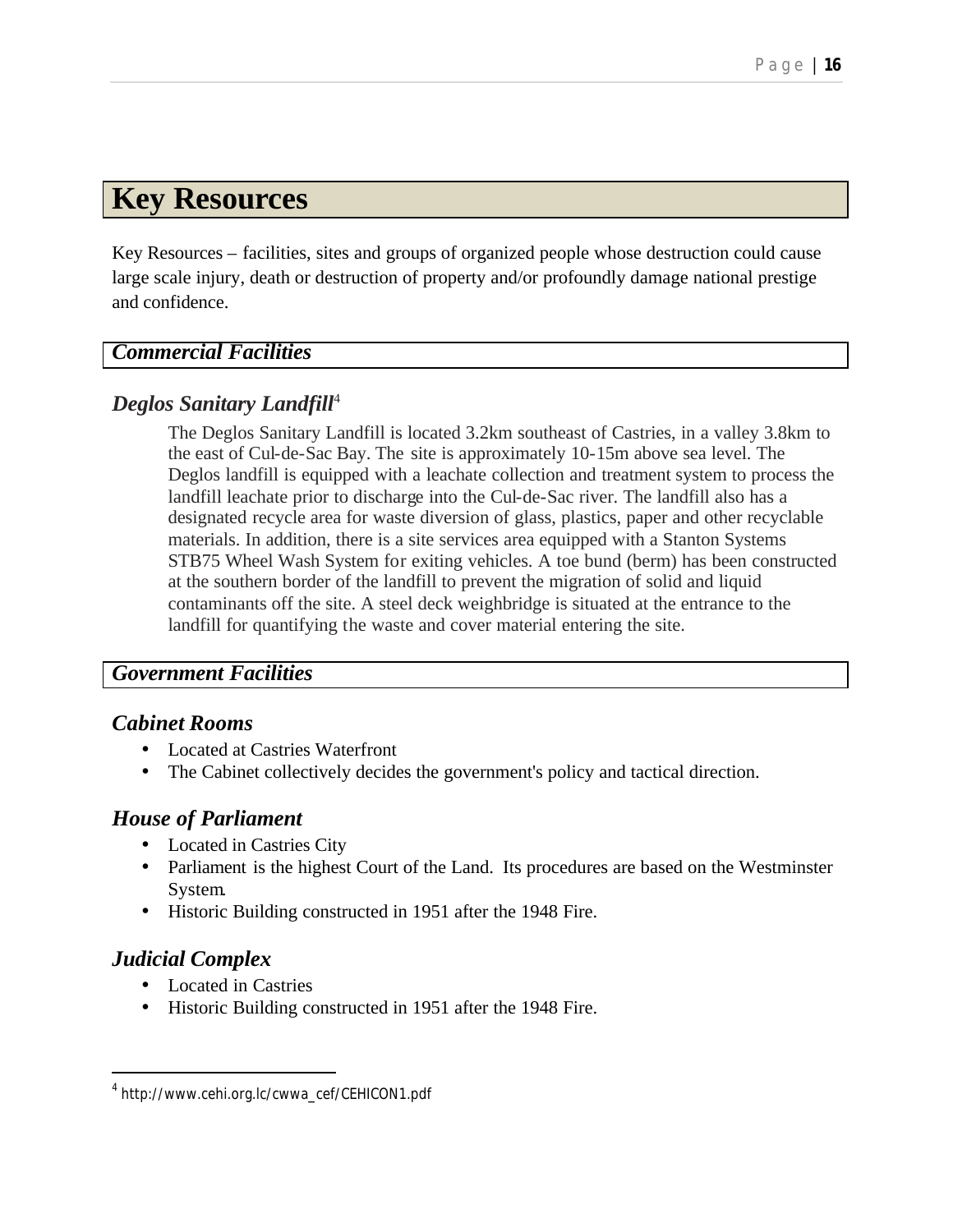- Saint Lucia legal system is based on English common law and "Code Napoleon". The highest judicial body is the Privy Council of the United Kingdom. Both common law and statute law govern St. Lucia. The lowest court is the district or magistrate's court, above which is the Court of Summary Jurisdiction.
- Also located in Castries is the Eastern Caribbean Supreme Court also known as the West Indies Associated States Supreme Court.

## *Government House*

- Constructed in c.1895
- Located Morne Fortune, Castries
- The sitting Governor General represents the Crown in Saint Lucia and carries out the duties of Head of State.
- The Governor General also carries the responsibility for the declaration of a State of Emergency. Section 17 of the 1978 Saint Lucia Constitution *"The Governor-General may, by proclamation which shall be published in the Official Gazette, declare that a state of emergency exists..."*

## *Power/Energy*

## *LUCELEC Power Station*

- 7 substations, located at Cul De Sac, Castries, Union, Reduit, Soufriere, Vieux Fort and Praslin.
- Transmission voltage is 66kV across 73.32 miles of transmission lines. Distribution voltage is 11kV across 2566 miles of distribution lines.
- Customers are supplied at 240V Single Phase, and 415V three Phase.